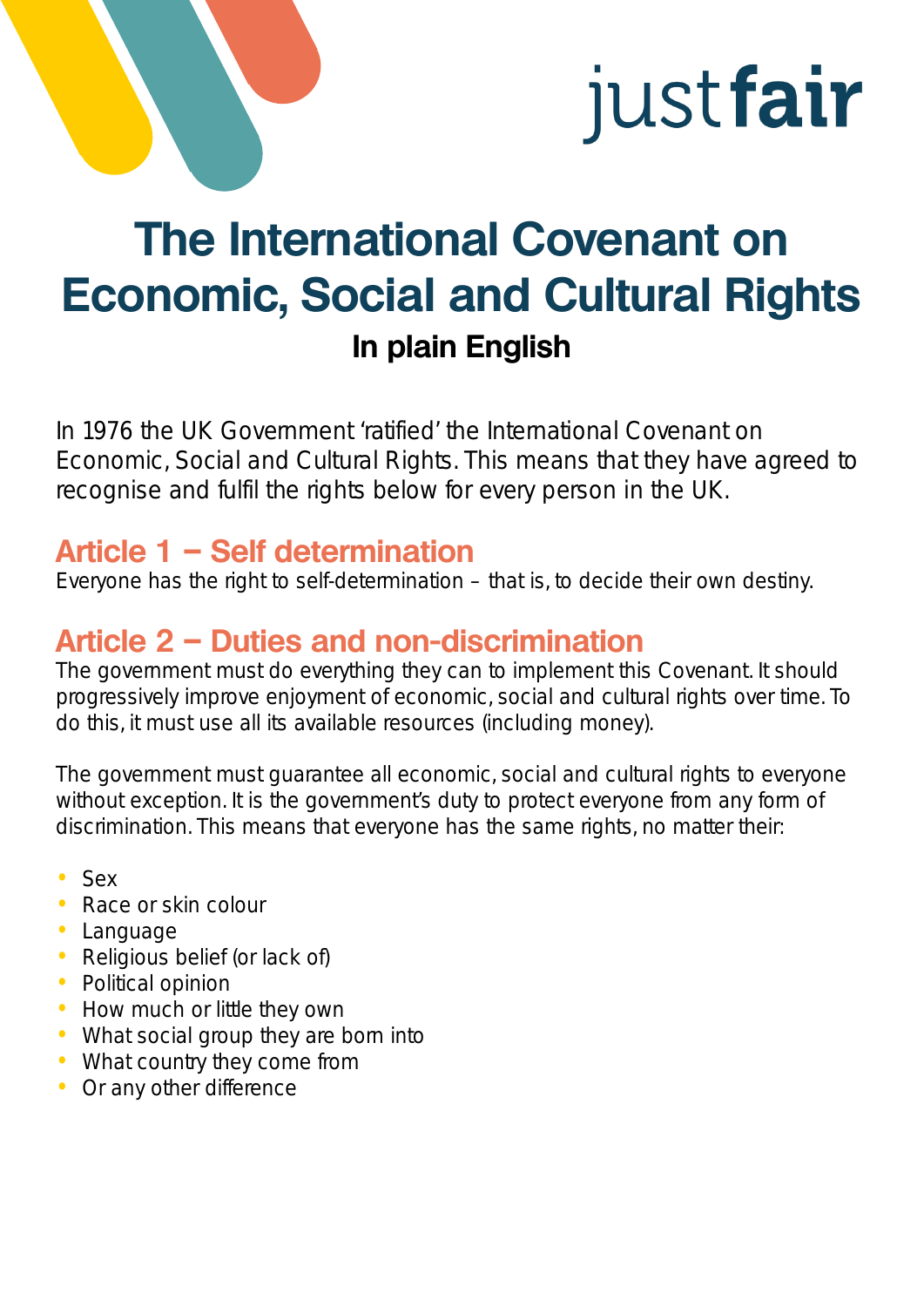

#### **Article 3 - Equality between men and women**

Men and women are equal and have the right to enjoy economic, social and cultural rights equally.

# **Article 4 – Limiting rights**

The government can sometimes limit rights but only in a small number of specific situations:

- Where the limits are set out in law
- Where the limits do not undermine Covenant rights
- Where the limits are needed to support a fair and just society
- Where the limits are needed to protect the rights of other members of society

## **Article 5 – Preserving rights and freedoms**

Nothing in this Covenant can be used as an excuse for governments or people to do anything that harms the rights of other people.

#### **Article 6 – Right to work**

You have the right to work, to be free to choose your work, and to defend your rights at work. Governments must help people who do not find such work with education and training.

### **Article 7 – Right to just and favourable conditions at work**

Everyone has the right to just and favourable conditions at work. This means everyone has the right to at least the following:

- A fair wage that does not discriminate between different workers
- The same pay as anyone else for work of equal value
- A wage that allows a person and their family to have a decent life
- Safe and healthy working conditions
- Equal opportunity to promotion based on only seniority and skill
- Rest, leisure and reasonable limitation of working hours
- Paid annual holidays and public holidays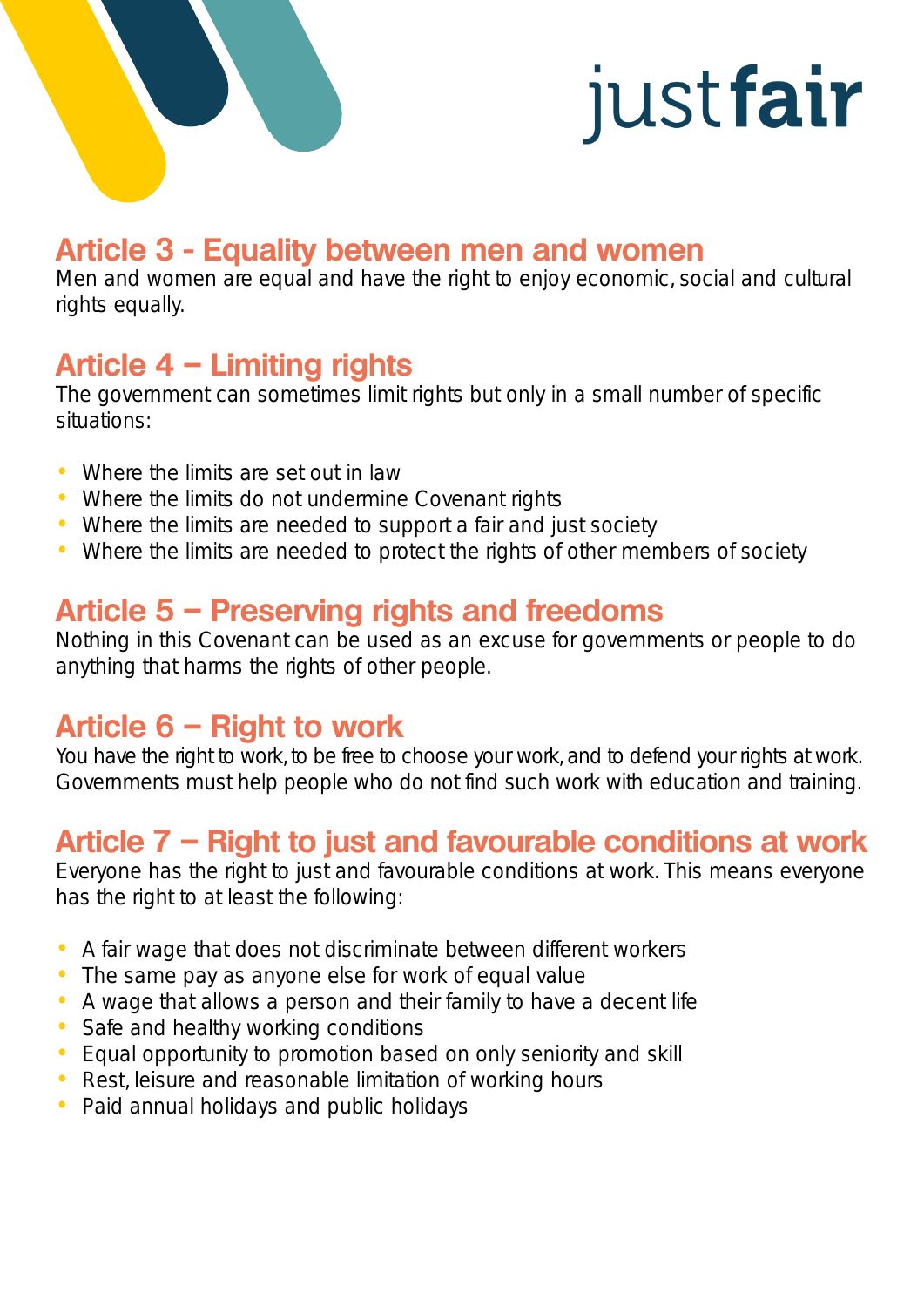

### **Article 8 – Trade union rights**

- Everyone has the right to join and to form trade unions, who come together to fight for fair pay and good working conditions. Trade unions can organise nationally and internationally.
- The government must not interfere with trade unions unless the limitations are set out in law and are to protect the public and their rights and freedoms. The government can limit trade union rights for members of the armed forces, the police and the public service.
- Everyone has the right to stop work (strike) when they are not being treated fairly.

### **Article 9 – Right to social security**

Everyone has the right to social security. This means that governments must make sure there is a social security system that provides money or other support to help people who need it.

# **Article 10 – Protecting the family – especially mothers and children**

- Governments must give special protection and help to the family, especially mothers and children.
- Everyone has the right to choose whether to marry and who to marry.
- Governments must protect mothers during pregnancy as well as before and after giving birth, including by making sure working mothers have paid maternity leave. Children must be given special help regardless of who their parents are or what form their family takes.
- Governments must protect children and young persons from exploitation (being taken advantage of) and ban any work that is dangerous to them and punish employers who break these laws.
- Governments must set an age below which children must not work.

# **Article 11 – Right to an adequate standard of living**

- Everyone has the right to an adequate standard of living for themselves and their family - this includes good food, housing and clothing.
- Everyone has the right to a quality of living that gets better over time.
- Everyone has the right to be free from hunger. All governments have the duty to make sure that world food supplies reach everyone fairly so that no one goes hungry.
- Governments must work towards making these rights real for everyone, including by working with other governments.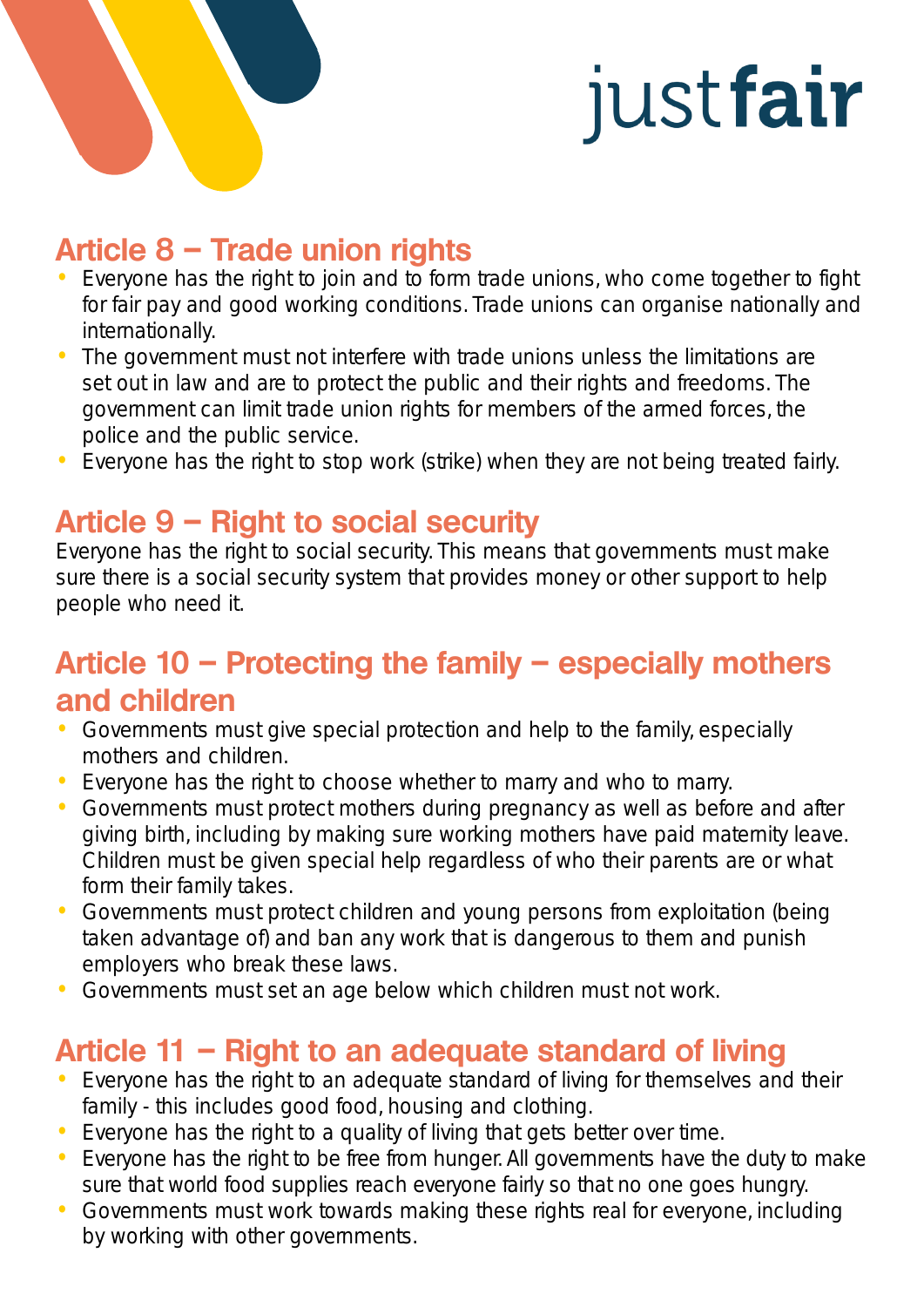

# **Article 12 – Right the health (physical and mental)**

Everyone has the right to the best standard of health possible for both their physical and mental health. Governments have to take steps to:

- Make sure fewer babies die, both before and after birth
- Make sure children can grow up healthily
- Improve the environments in which people live and work so that these do not hurt their health
- Do what is needed to prevent, control and treat diseases
- Promote a health system so that everyone can get medical help when sick

#### **Article 13 – Right to education**

Everyone has the right to education. The purpose of education is to:

- Help people fully develop their personalities and understand their value as people
- Understand our own rights, and to respect other people's rights and differences
- Help people to take part in the society that they live in and to live peacefully, and with respect for all

To fulfil the right to education, governments must make sure:

- Primary education is compulsory and free to all
- Secondary education (in a variety of forms) should be available to everyone and, as time passes, it should be made free
- Higher education should be available to everyone and, as time passes, it should be made free
- People who have not finished primary education are able to access other forms of education
- They develop the school system and continuously improve the conditions of teachers

Finally:

- Parents and quardians have the freedom to choose which schools their children attend so long as those schools meet the government's minimum education standards.
- Parents and guardians have the freedom to choose the religious and moral education of their children.
- Anyone can establish and lead schools so long as they respect the government's minimum education standards.